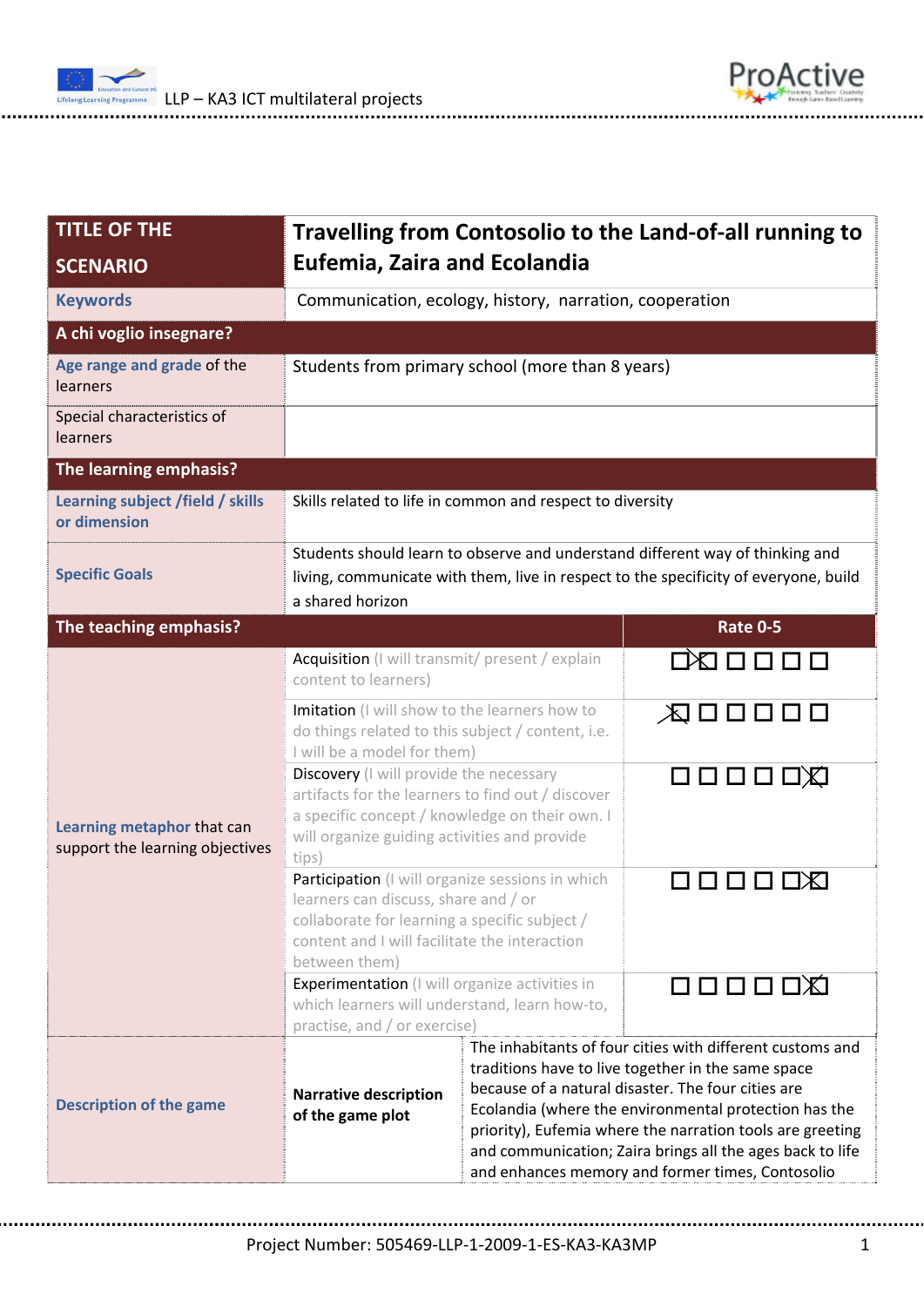

|                                                                                                   |                                                                                                                                                                                                                                                                                                                                                                           |                                                                                                                                                                                                                                                                                               | where all the inhabitants only think of themselves and<br>live conflicting and in the mess. Because they have to<br>share the same space and resources for the first time,<br>they must choose rules valid for all. Every group of<br>inhabitants sends observers with the purpose of knowing<br>customs and way of living of the others, and compare<br>hypothesis with the groups with the aim of evaluate<br>their opinion. At the end, they have to choose all<br>together seven rules to share, through which start to live |                                                            |  |
|---------------------------------------------------------------------------------------------------|---------------------------------------------------------------------------------------------------------------------------------------------------------------------------------------------------------------------------------------------------------------------------------------------------------------------------------------------------------------------------|-----------------------------------------------------------------------------------------------------------------------------------------------------------------------------------------------------------------------------------------------------------------------------------------------|----------------------------------------------------------------------------------------------------------------------------------------------------------------------------------------------------------------------------------------------------------------------------------------------------------------------------------------------------------------------------------------------------------------------------------------------------------------------------------------------------------------------------------|------------------------------------------------------------|--|
|                                                                                                   | <b>Goals</b>                                                                                                                                                                                                                                                                                                                                                              | together<br>Explore the practices relating to the active listening,<br>knowledge and understanding the interests and the<br>values of others people, cooperation for a common goal<br>despite the different culture and values                                                                |                                                                                                                                                                                                                                                                                                                                                                                                                                                                                                                                  |                                                            |  |
|                                                                                                   | <b>Rules</b>                                                                                                                                                                                                                                                                                                                                                              | Every group must identify needs, values, interests of the<br>other groups, check their knowledge about rules and<br>customs for accuracy and put forward proposals for the<br>mutual consent that have to be good for all. The<br>negotiation must goes on until they come to an<br>agreement |                                                                                                                                                                                                                                                                                                                                                                                                                                                                                                                                  |                                                            |  |
|                                                                                                   | Challenge                                                                                                                                                                                                                                                                                                                                                                 | To learn the strategies for the creative management of<br>the conflict within complex system, learn to know full<br>well other people opinions more than discuss for<br>persuading and defeating the others                                                                                   |                                                                                                                                                                                                                                                                                                                                                                                                                                                                                                                                  |                                                            |  |
|                                                                                                   | <b>Satisfaciton system</b><br>/feedback cycle                                                                                                                                                                                                                                                                                                                             | The discussion about the common points and the<br>validation of the rules and customs identified                                                                                                                                                                                              |                                                                                                                                                                                                                                                                                                                                                                                                                                                                                                                                  |                                                            |  |
|                                                                                                   |                                                                                                                                                                                                                                                                                                                                                                           | Learning<br>settings                                                                                                                                                                                                                                                                          | <b>Estimated</b><br>time                                                                                                                                                                                                                                                                                                                                                                                                                                                                                                         |                                                            |  |
| narrative description of<br>learning activities - step by<br>step organization and<br>structuring | Before the game: introduction of the four<br>cities and their characteristics, and narration<br>of the event that forces them to get in touch<br>and share the same territory                                                                                                                                                                                             |                                                                                                                                                                                                                                                                                               | In the<br>classroom                                                                                                                                                                                                                                                                                                                                                                                                                                                                                                              | 2 hours                                                    |  |
|                                                                                                   | During the game: exploration phase during<br>which every group sends its observers to the<br>other groups, with the purpose of knowing<br>their systems of power, their religion, rules,<br>way of communicate. Then, the observers<br>explain what they understood and check their<br>hypothesis for accuracy. Finally, they choose<br>seven rules that are good for all |                                                                                                                                                                                                                                                                                               | In the<br>classroom                                                                                                                                                                                                                                                                                                                                                                                                                                                                                                              | 3 hours                                                    |  |
|                                                                                                   | After the game: discussion about the game<br>experience and working-out of possible<br>variants for other context, verifying similar<br>dynamics                                                                                                                                                                                                                          |                                                                                                                                                                                                                                                                                               | In the<br>classroom                                                                                                                                                                                                                                                                                                                                                                                                                                                                                                              | 2 hours for<br>the<br>discussion<br>and 2 hours<br>for the |  |

ProActive